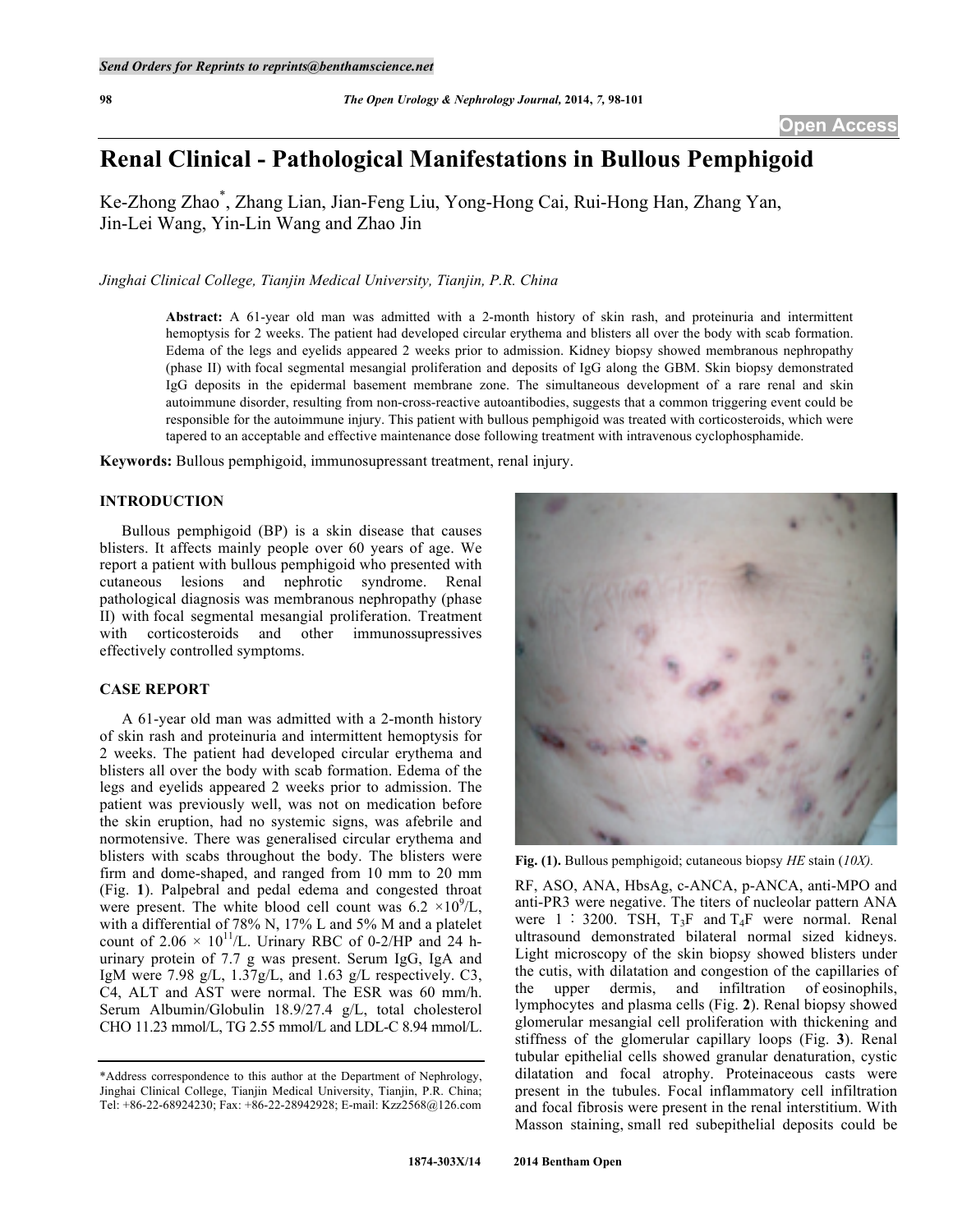#### *Renal Clinical - Pathological Manifestations in Bullous Pemphigoid The Open Urology & Nephrology Journal, 2014, Volume 7* **99**

observed (Fig. **4**). Granular IgG deposits were present along the glomerular capillary wall. IgA, IgM, C3, C1q and Fib were negative (Fig. **5**). Electron microscopy demonstrated mild focal segmental proliferation of glomerular mesangial cells and matrix, a few deposits in the glomerular mesangium and diffuse thickening of the basement membrane. Scattered electron dense subepithelial immune deposits and spikes could be found. The foot processes of podocytes were effaced and fused. Tubular atrophy was not obvious. Denatured fat and protein were present in the epithelial cells (Fig. **6**). The renal pathological diagnosis was membranous nephropathy (phase II) with focal segmental mesangial proliferation.



**Fig. (2).** Blisters were seen under the cutis. The capillaries of the upper dermis were dilated and congested, and infiltrated by eosinophils, lymphocytes and plasma cells.



**Fig. (3).** Glomerular mesangial cells proliferation, Dilated and stiff glomerular capillary loops were present were dilated and stiff.

He was treated with prednisone acetate 60 mg poqd for 8-weeks, before being tapered off, and dipyridamole, benazepril hydrochloride and alprostadil. Plasma albumin increased to 22.7 g/L and the 24 h-urinary protein decreased to 5.28 g after treatment. Intravenous cyclophosphamide 1.0 g/month was given at this time and after two months,



**Fig. (4).** With Masson staining: small red subepithelial deposits could be observed.



**Fig. (5).** Granular IgG deposits were present along the glomerular capillary wall.



**Fig. (6).** Electron microscopy DDD *(5000X).*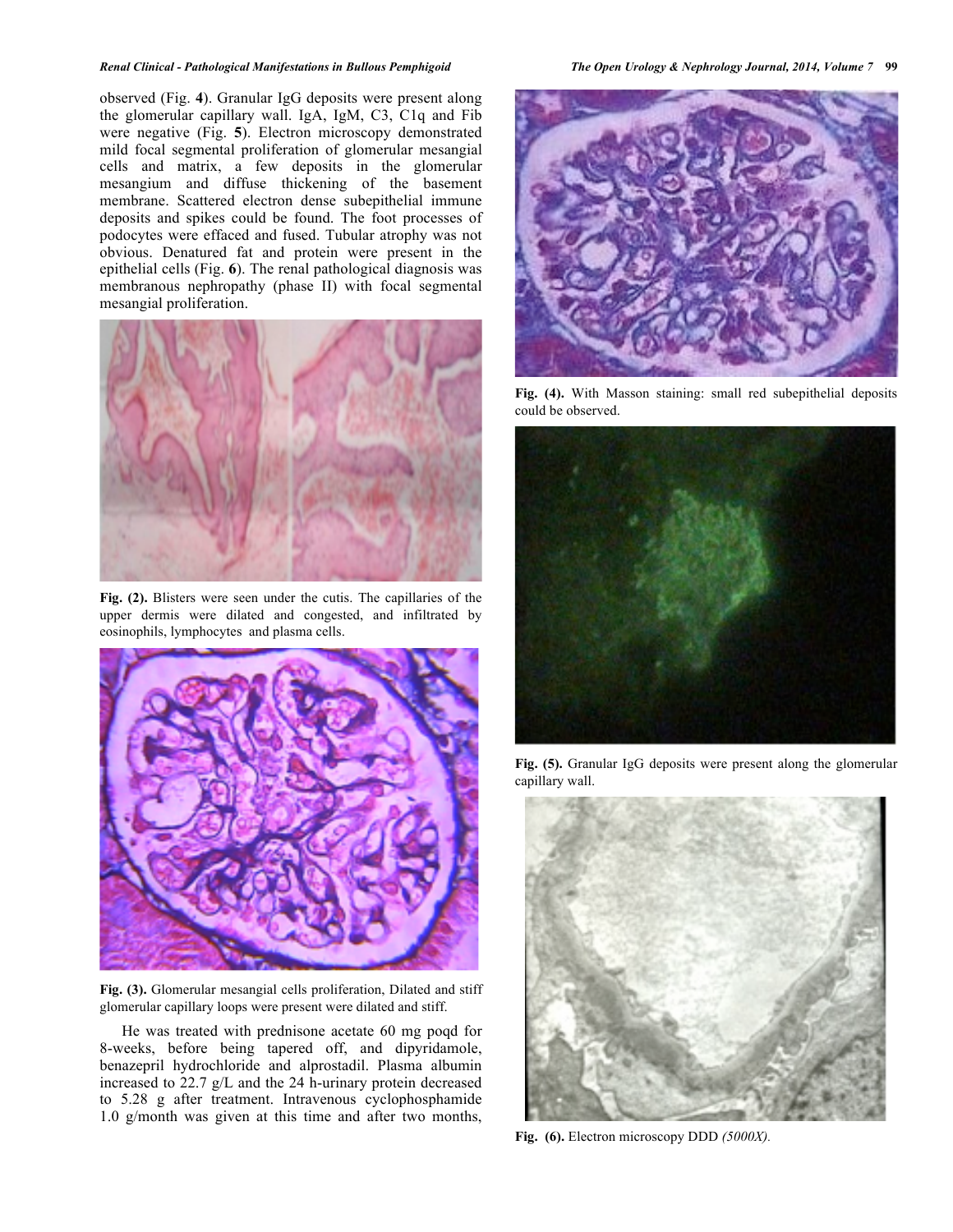| Table 1. | Response to treatment of bullous pemphigoid. |  |
|----------|----------------------------------------------|--|
|----------|----------------------------------------------|--|

| Date       | Alb<br>g/L | Glo  | <b>CHO</b> | TG   | <b>ESR</b> | <b>Urinary Protein/24h</b> | Pred       | Cyclophosphamide         |
|------------|------------|------|------------|------|------------|----------------------------|------------|--------------------------|
|            |            | g/L  | mmol/L     |      | mm/h       | g/24h                      | mg/d       | G                        |
| 2006.11.15 | 18.9       | 27.4 | 11.23      | 2.55 | 60         | 7.706                      | 60         | Renal biopsy             |
| 2007.1.15  | 22.7       | 26.5 |            |      |            | 5.28                       | 55         | 1.0                      |
| 2007.2.16  | 33.2       | 25.3 | 7.36       | 2.6  | 21         | 4.61                       | 50         | 1.0                      |
| 2007.3.13  | 35.9       | 22.3 | 7.42       | 1.75 | 15         | 2.13                       | 45         | 1.0                      |
| 2007.4.15  | 33.3       | 17.5 | 6.04       | 2.0  |            | 1.48                       | 35         | 1.0                      |
| 2077.5.16  | 34.5       | 15.6 | 6.77       | 1.72 |            | 0.79                       | 25         | 1.0                      |
| 2007.8.8   | 37.0       | 15.7 | 5.49       |      |            | 0.248                      | 20         | 1.0                      |
| 2007.11.8  | 42.9       | 21.1 | 6.06       | 1.18 |            | 0.186                      | $10 - 7.5$ | 0.8                      |
| 2008.2.26  | 42.6       | 22.2 | 4.93       | 1.19 |            | 0.037                      | $\sim$     | $\overline{\phantom{a}}$ |
| 2012.5.28  | 43.6       | 26.1 | 4.82       | 1.26 |            | 0.058                      | ۰          | $\overline{\phantom{a}}$ |

bullous pemphigoid lesions disappeared. Levels of plasma albumin were 35.9 g/L and the 24 h-urinary protein 2.13 g. The titers of nucleolar pattern ANA was reduced to 1:320 and lipid levels and ESR normalised. After 7 doses of intravenous cyclophosphamide over 11 months, plasma albumin increased to 42.6 g/L and 24 h-urinary-protein was normal (33.8 mg/d). The patient was cured after 51 months (Fig. **1**).

# **DISCUSSION**

Bullous pemphigoid (BP) is a subepidermal autoimmune bullous skin disease. It is associated with autoantibodies directed against the BP antigens 180 (BPAG2) and BP230 (BPAG1). The pathogenicity of anti-BP180 antibodies has been convincingly demonstrated in animal models. The clinical features of BP are extremely pleomorphic. The diagnosis of BP critically relies on immunopathologic findings. The recent development of novel enzyme-linked immunosorbent assays has allowed the detection of circulating autoantibodies with relatively high sensitivity and specificity [1].

It is mediated by circulating antibodies directed against two hemidesmosomal proteins of the dermal epidermal junction: BPAG1 and BPAG2. Clinical features consist of pruritus and tense blisters usually surrounded by erythema. Blisters sometimes evolve to erosions, become haemorrhagic and can progress to large erosive areas. Lesions heal without scarring. Lesions are symmetrically located on the thighs, legs, trunk and arms. Mucous membranes are usually uninvolved. Histological examination of a skin biopsy specimen shows a subepidermal blister with eosinophils within the blister and the superficial dermis. Direct immunofluorescence shows linear IgG and/or C3 deposits along the dermal epidermal junction [2].

Proinflammatory cytokines such as TNF- $\alpha$ , IL-6 and Th1-like cytokines (IL-2 and INF- $\gamma$ ) are not detected, neither as proteins nor as mRNA. Since IL-4 and IL-5 are important in eosinophil chemoattraction, maturation and functional activity, the presence of IL-4 and IL-5 in BP

suggest that these cytokines could be important in the pathogenesis of the disease [3].

The patient had deposits of IgG in the kidney and the skin, along the GBM and the epidermal basement membrane zone respectively. The patient's autoantibodies immunoblotted the intracellular domain but not the extracellular domain of BP180. Reactivity of the patient's IgG with BP180 was found only in the unbound fraction of the serum. The simultaneous development of a rare renal and skin autoimmune disorder, resulting from non-cross-reactive autoantibodies, suggests that a common triggering event could be responsible for the autoimmune injury [4].

In bullous pemphigoid, azathioprine and mycophenolate mofetil seem to be equally effective when used in combination with oral corticosteroids, but mycophenolate mofetil is less myelosuppressive and hepatotoxic. Cyclophosphamide still has a place in the treatment of severe relapsing autoimmune bullous diseases. Several pulsed cyclophosphamide regimens have, therefore, been developed and are reported to be effective in severe forms of pemphigus. Randomized controlled studies are needed to compare the efficacy and safety of cyclophosphamide with newer treatment options, such as rituximab and immunoapheresis, and to define optimal dose ranges and duration of available immunosuppressive treatments in different stages of autoimmune bullous diseases [5].

#### **CONFLICT OF INTEREST**

The authors confirm that this article content has no conflict of interest.

#### **ACKNOWLEDGEMENTS**

Declared none.

#### **REFERENCES**

[1] Di Zenzo G, Della Torre R, Zambruno G, *et al*. Bullous pemphigoid: from the clinic to the bench. Clin Dermatol 2012; 30(1): 3-16.